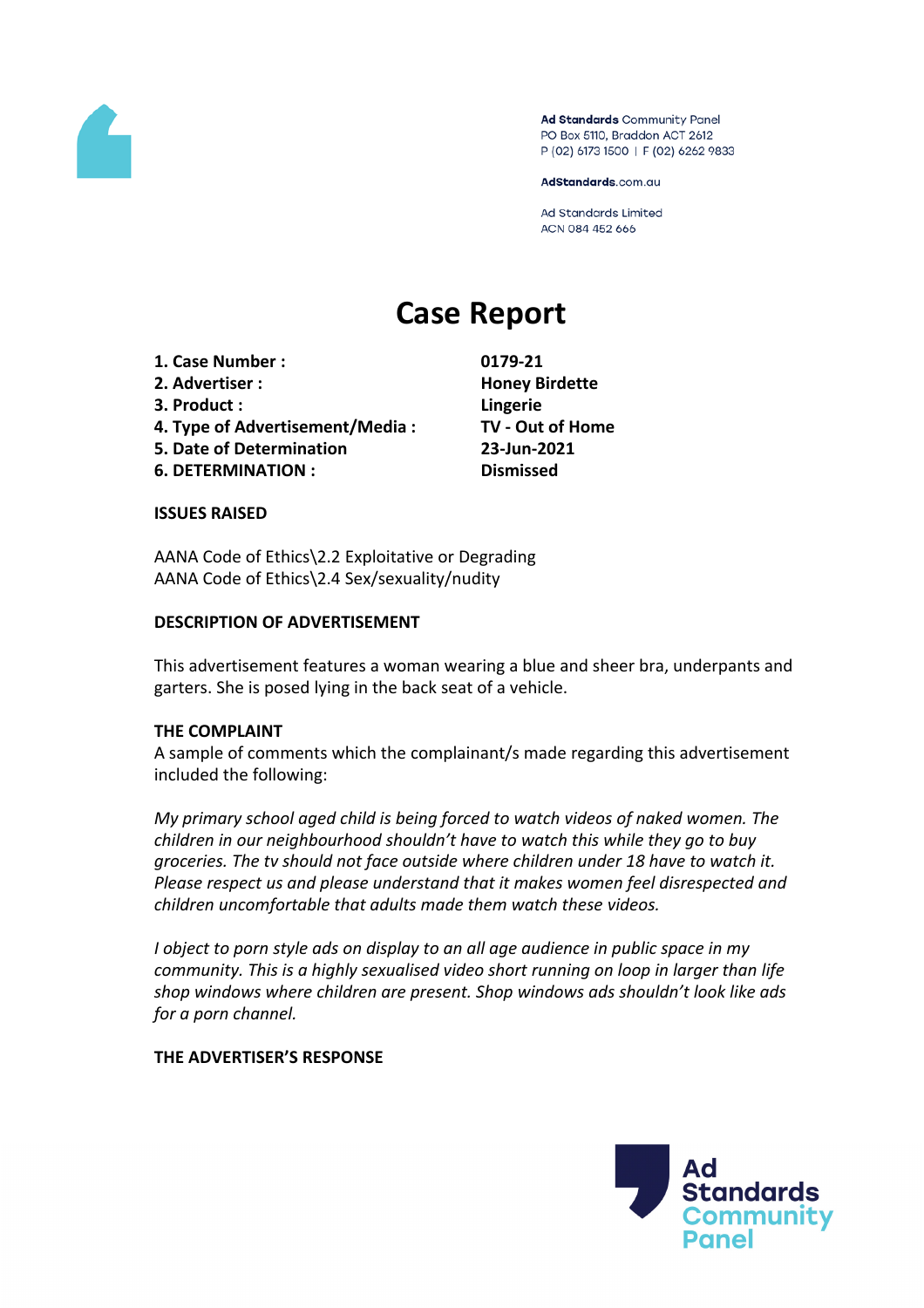

Comments which the advertiser made in response to the complainant/s regarding this advertisement include the following:

*Honey Birdette sells high end lingerie. We run campaigns and imagery that show off the beautiful products we produce. We use professional models in high fashion campaign videos. It is never our intent to create controversy and they couldn't be further away from being 'porn' style videos. We are a company run by woman, for women, who believe firmly in female empowerment.*

*The complaint is referring to our Christine Turquoise set. The lingerie is not sheer and there is no nudity. There is a specific group who are targeting all our ads. There is no basis for their complaint.*

## **THE DETERMINATION**

The Ad Standards Community Panel (the Panel) considered whether this advertisement breaches Section 2 of the AANA Code of Ethics (the Code).

The Panel noted the complainants' concern that the advertisement:

- features a naked woman
- is disrespectful to women
- is highly sexualised and inappropriate to be displayed in a location where children can view it.

The Panel viewed the advertisement and noted the advertiser's response.

# **Section 2.2: Advertising or marketing communications should not employ sexual appeal in a manner which is exploitative or degrading of any individual or group of people.**

The Panel noted the AANA Practice Note which provides guidance on the meaning of the terms exploitative and degrading:

Exploitative - (a) taking advantage of the sexual appeal of a person, or group of people, by depicting them as objects or commodities; or (b) focussing on their body parts where this bears no direct relevance to the product or service being advertised. Degrading – lowering in character or quality a person or group of people.

## **Does the advertisement use sexual appeal?**

The Panel noted that this advertisement contains imagery of a woman in lingerie and considered that images of women in lingerie do contain sexual appeal.

## **Does the advertisement use sexual appeal in a manner that is exploitative?**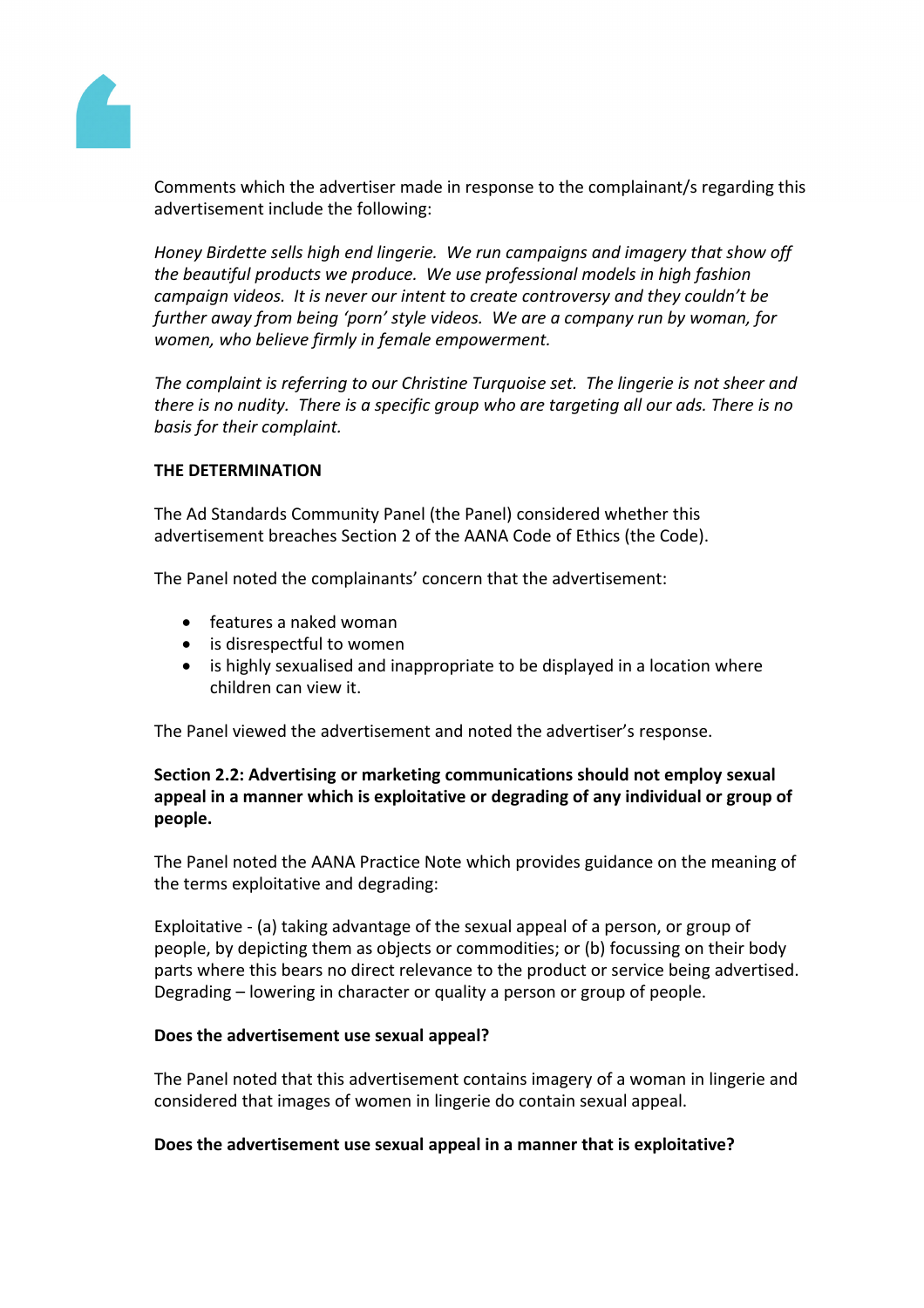

The Panel noted that the advertisement was for a lingerie product, and it was reasonable for the woman to be depicted wearing that product in the advertisement. The Panel considered that while the woman is wearing lingerie the focus of the advertisement is not irrelevantly on her body or body parts but rather on the details of the lingerie and considered that the woman herself is not depicted as an object or commodity.

The Panel considered that the advertisement did not employ sexual appeal in a manner which is exploitative of the woman.

## **Does the advertisement use sexual appeal in a manner that is degrading?**

The Panel considered that the depiction of the woman was relevant to the promotion of lingerie and this did not lower the woman in character or quality.

The Panel considered that the advertisement did not employ sexual appeal in a manner which is degrading to the woman.

#### **Section 2.2 conclusion**

Finding that the advertisement did not employ sexual appeal in a manner which is exploitative or degrading of an individual or group of people, the Panel determined that the advertisement did not breach Section 2.2 of the Code.

# **Section 2.4: Advertising or Marketing Communications shall treat sex, sexuality and nudity with sensitivity to the relevant audience.**

The Panel noted the Practice Note for the Code states:

*"Overtly sexual images are not appropriate in outdoor advertising or shop front windows.*

*"Although not exhaustive, the following may be considered to be overtly sexual: • Poses suggestive of sexual position: parting of legs, hand placed on or near genitals in a manner which draws attention to the region;*

*• People depicted in sheer lingerie or clothing where a large amount of buttocks, female breasts, pubic mound or genital regions can be seen; The use of paraphernalia such as whips and handcuffs, particularly in combination with images of people in lingerie, undressed or in poses suggestive of sexual position;*

- *• Suggestive undressing, such as pulling down a bra strap or underpants; or*
- *• Interaction between two or more people which is highly suggestive of sexualised activity.*

*"Discreet portrayal of nudity and sexuality in an appropriate context (eg advertisements for toiletries and underwear) is generally permitted but note the application of the relevant audience. More care should be taken in outdoor media than magazines, for example.*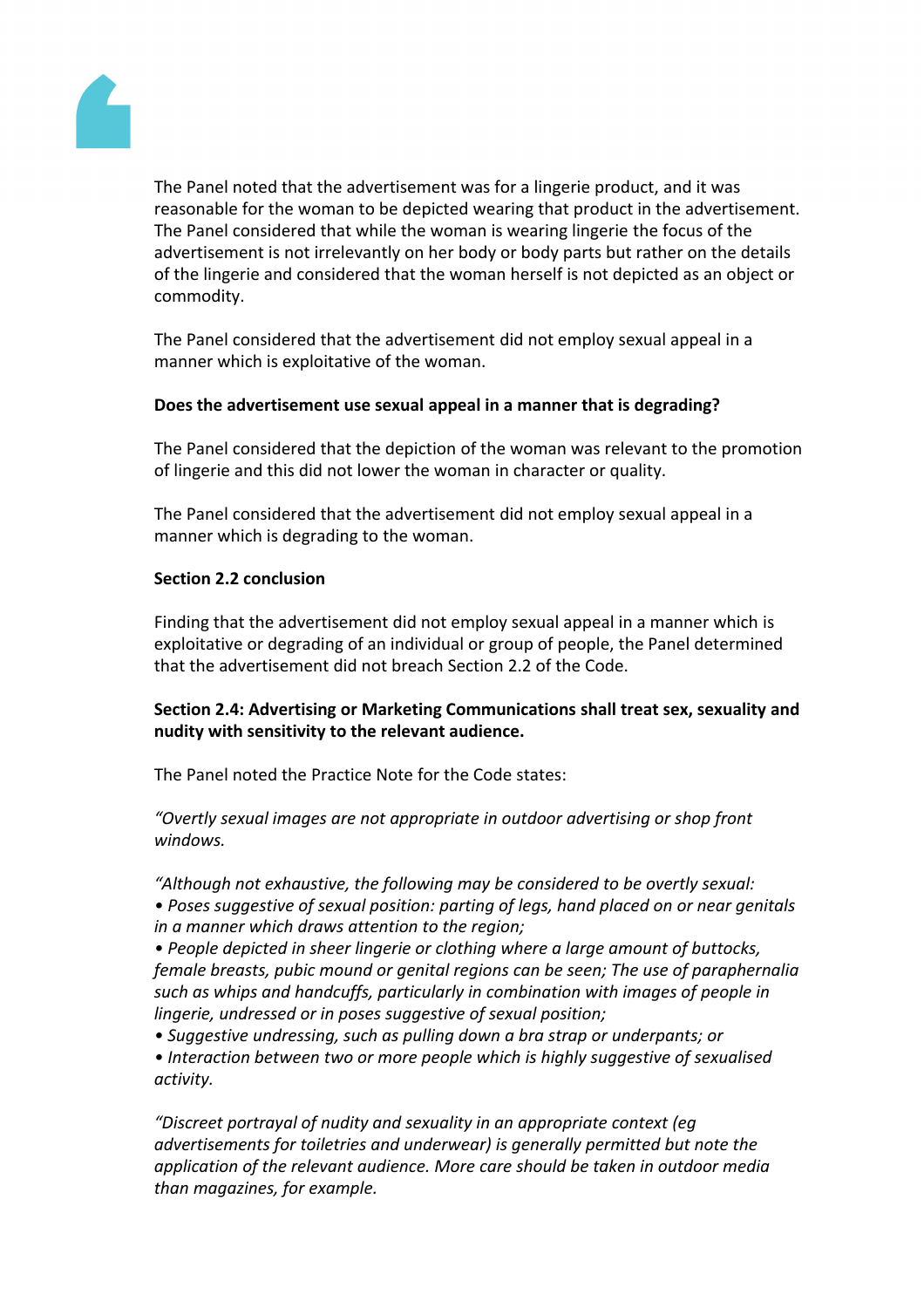

*"Images of models in bikinis or underwear are permitted, however, unacceptable images could include those where a model is in a suggestively sexual pose, where underwear is being pulled up or down (by the model or another person), or where there is clear sexual innuendo from the ad (e.g. depicting women as sexual objects)."*

## **Does the advertisement contain sex?**

The Panel considered whether the advertisement contained sex. The Panel noted the definition of sex in the Practice Note is "sexual intercourse; person or persons engaged in sexually stimulating behaviour".

The Panel considered that the woman is not engaging in sexual activity in the video. The Panel considered that the advertisement did not contain sex.

#### **Does the advertisement contain sexuality?**

The Panel noted the definition of sexuality in the Practice Note is "the capacity to experience and express sexual desire; the recognition or emphasis of sexual matters".

The Panel considered that the woman is wearing lingerie and there was a sexual element to the advertisement. The Panel considered that the advertisement did contain sexuality.

#### **Does the advertisement contain nudity?**

The Panel noted that the definition of nudity in the Practice Note is "the depiction of a person without clothing or covering; partial or suggested nudity may also be considered nudity".

The Panel noted that the woman is depicted in lingerie, and considered that this is a depiction of partial nudity.

# **Are the issues of sexuality and nudity treated with sensitivity to the relevant audience?**

The Panel noted that the definition of sensitivity in the Practice Note is "understanding and awareness to the needs and emotions of others".

The Panel considered that the requirement to consider whether sexual suggestion is 'sensitive to the relevant audience' requires them to consider who the relevant audience is and to have an understanding of how they might react to or feel about the advertisement.

The Panel noted that this image appears in store windows in shopping centres and considered that the relevant audience is broad and includes retail workers, people shopping in the Honey Birdette store and people who are not shopping at Honey